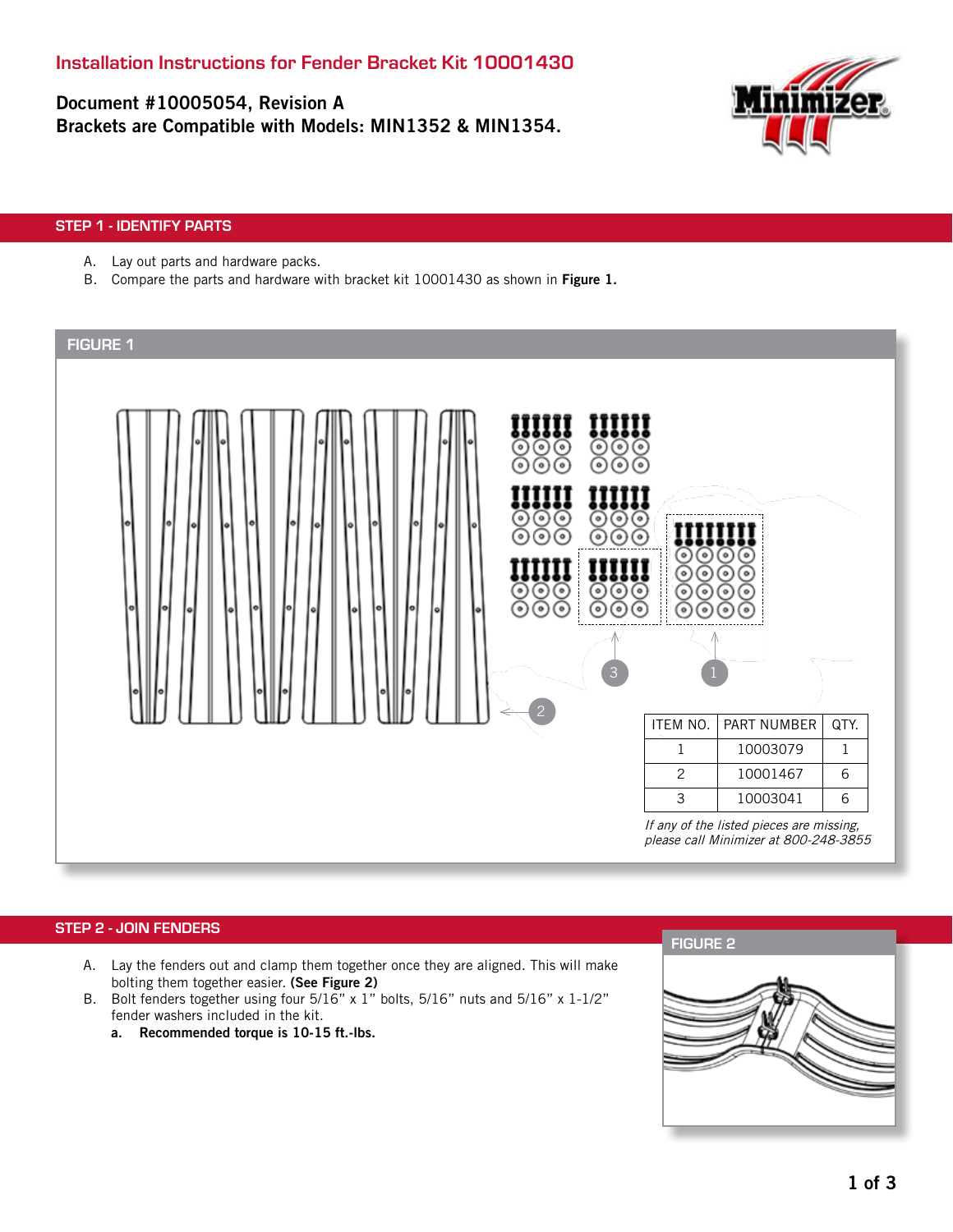# STEP 3 - DETERMINE SIZE OF SPACERS AND POSITION FENDERS

#### A. Confirm the total suspension travel distance. This is used to determine the clearance required between the fender and the tire.

- a. For air suspension systems, dump the air bags and confirm it is the lowest point of travel.
	- i. Understand that some air suspension designs may cause the wheels to roll closer to the fender (roll forward) as the suspension deflates. In order to make sure the fenders are centered on the tires, test the suspension in the inflated and deflated positions to determine the best positioning so that the fenders are centered over the tires in the inflated position.
	- ii. For air suspensions with travel exceeding 6", a travel stop may need to be installed to reduce required clearance between the fenders and tires. This will also improve alignment and 5th wheel plate clearance.
- (Please call Minimizer @ 800-248-3855 for questions regarding this issue). b. For spring systems, measure the distance between the spring assembly and the bump stops on the frame and record the measurement.
- B. Place the fenders on spacer blocks above the tires.
	- a. In most applications 1.5" of tire clearance is best. The goal is to ensure the fender does not rub the tire.
		- i. The minimum clearance recommended is  $34$ " above the maximum travel point of the suspension system.
		- b. For an air suspension system, place a  $\frac{3}{4}$ " to 1.5" thick board on top of the tires after the air is released from the airbags. (See Figure 3)
	- c. For spring suspensions use spacer material that is  $\frac{3}{4}$ " to 1.5" thicker than the measurement recorded above.
- C. For trucks with air suspension, raise and lower the suspension to confirm the clearance between the fenders and wheels and that the fenders will be centered front to rear when the air suspension is inflated.

# STEP 4 - POSITION BRACKETS & REVIEW MUDFLAP CONFIGURATION

- A. With the fenders in position, mark and test fit the brackets where they will attach to the frame.
- B. If possible, use existing bolt holes in the frame to attach a steel plate (not supplied) and weld the bracket to the plate. (See Figure 4)
	- a. Plate should be a minimum of 1/4" thick.

**Tip:** It is common for the front bracket to align with the existing quarter fender holes and the rear bracket to align with the holes left from the mud flap hanger.

C. Another option is to weld the bracket directly to the frame.

## Warning: Review vehicle owner's manual before welding directly to the frame.

- D. If possible, position the mounting brackets low on the fender so they are no more than 15" from the bottom. (See Figure 5)
	- a. Brackets mounted 8-12" from the bottom is optimal.
	- b. The goal is to reduce the risk of the leading edge of the fender from blowing back against the tire during high wind.

Tip: If the front fender bracket is mounted higher than 15", refer to the link below for further suggestions on adding additional support. http://www.minimizer.com/instructions.html

#### NOTES:

- In some applications the rear fender will tuck inside the mud flap hanger as shown in Figure 6. This is the recommended configuration.
- Minimizer recommends using a separate hanger to hold the mudflap that is independent from the fender assembly.
- If a mudflap attached to a lighted fender is backed over, the fender and mounting brackets may be damaged.
- If there is no other option but to attach mudflaps to the fender, best practice is to cut vertical slots in the mudflap (in line with the mounting holes) to allow it to break away from the fender.

# 1.5" BOARD







#### FIGURE 3